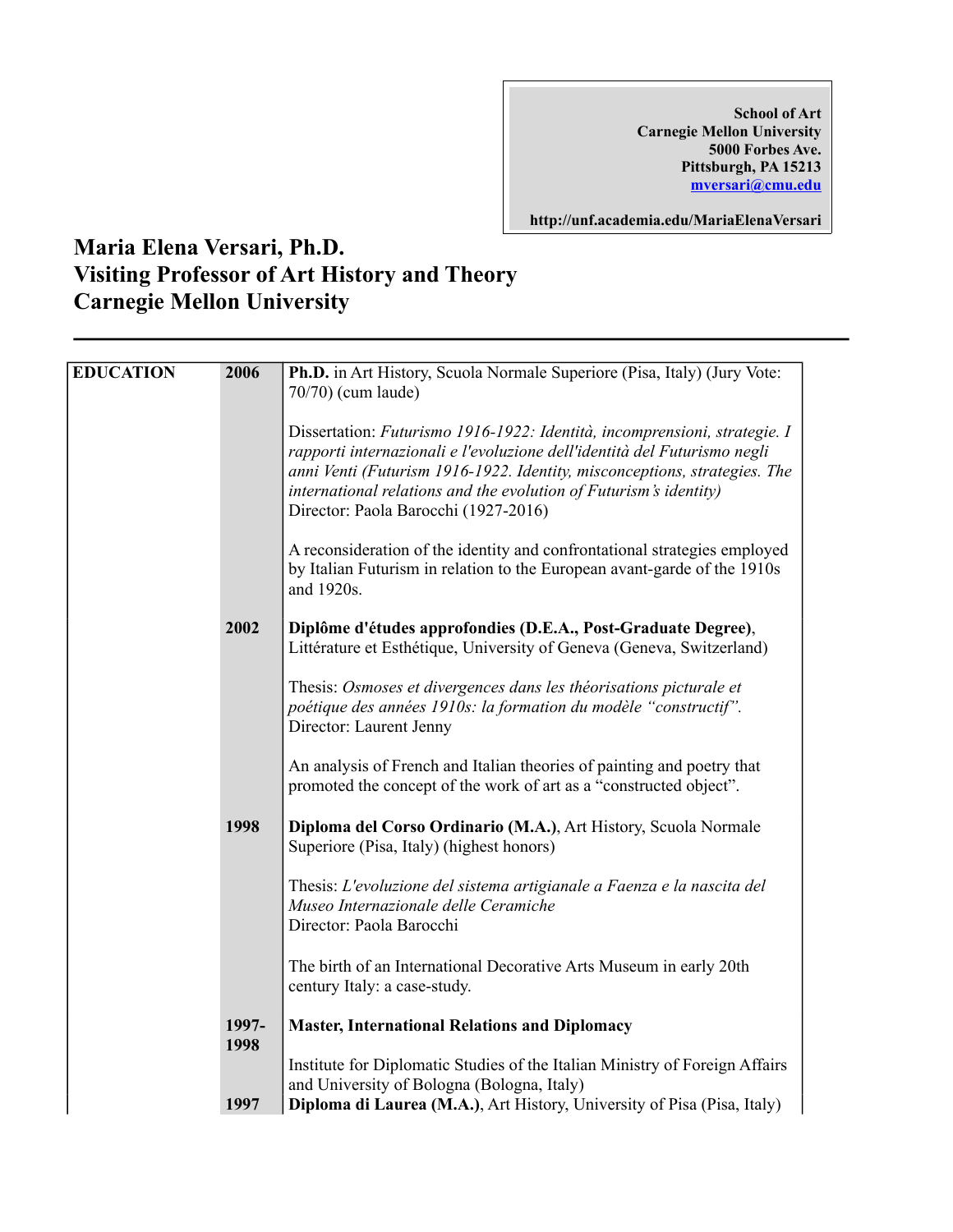| 1993 | Thesis: <i>Quadrante 1933-1936</i><br>A study of the arts and architecture periodical which served as the voice<br>of the Rationalist Group of Architects in 1930s Italy.<br>Director: Antonio Pinelli<br><b>Admission</b> to the Scuola Normale Superiore di Pisa (Corso Ordinario)<br>One of fourteen students admitted, after a nationwide exam, for all<br>disciplines in the humanities. |
|------|-----------------------------------------------------------------------------------------------------------------------------------------------------------------------------------------------------------------------------------------------------------------------------------------------------------------------------------------------------------------------------------------------|
| 1993 | <b>Diploma, Classical Studies (with highest honors)</b><br>Liceo Classico Statale "G.B. Morgagni" (Forlì, Italy)                                                                                                                                                                                                                                                                              |

| <b>ACADEMIC</b>     | $2013 -$ | Visiting Professor of Art History, Carnegie Mellon University          |
|---------------------|----------|------------------------------------------------------------------------|
| <b>APPOINTMENTS</b> |          |                                                                        |
|                     |          | Courses taught:                                                        |
|                     |          | ART60105 Critical Theory in Art I                                      |
|                     |          | ART60106 Critical Theory in Art II                                     |
|                     |          | ART 60205 Modern Visual Culture: 1789-1960                             |
|                     |          | ART 60109 Adventures in Arts Time (global art history survey)          |
|                     |          | HSP 65202 The Visual Culture of Totalitarianism: Fascism, Art and      |
|                     |          | Ideology (as Arthur Vining Davis Foundations Teaching Fellow in the    |
|                     |          | Humanities Scholars Program)                                           |
|                     |          |                                                                        |
|                     | $2011 -$ | Assistant Professor of Modern European Art and Architecture,           |
|                     | 2013     | The University of North Florida                                        |
|                     |          |                                                                        |
|                     |          | Courses taught:                                                        |
|                     |          | ARH3930 The Historical Avant-garde (Futurism and Dada)                 |
|                     |          | <b>ARH2051 Art History Survey II</b>                                   |
|                     |          | ARH3040 Modern European Art I (1750-1890)                              |
|                     |          | ARH3434 Modern European Art II (1890-1945)                             |
|                     |          | ARH3930 Impressionism and Post-Impressionism                           |
|                     |          | ARH4905 (directed individual study) Natalia Gallimore, Art, Nation and |
|                     |          | Identity: the National Heroes Park in Kingston, Jamaica.               |
|                     |          |                                                                        |
|                     | 2010-    | Visiting Assistant Professor of Art History, Duquesne University       |
|                     | 2011     |                                                                        |
|                     |          | Courses taught:                                                        |
|                     |          | ARHY 112 Renaissance to Modern World                                   |
|                     |          | ARHY 100 Understanding Art                                             |
|                     |          | ARHY 217-01 Miraculous Art, Iconoclastic Practices (Core: Religion,    |
|                     |          | Reason, and Visual Culture)                                            |
|                     |          | ARHY 390W-01 Women and Art: Feminist Art 1970-now in a global          |
|                     |          | context.                                                               |
|                     |          |                                                                        |
|                     | Fall     | Lynette S. Autrey Visiting Assistant Professor of Art History          |
|                     | 2009     | The Humanities Research Center, Rice University                        |
|                     |          |                                                                        |
|                     |          | Course taught:                                                         |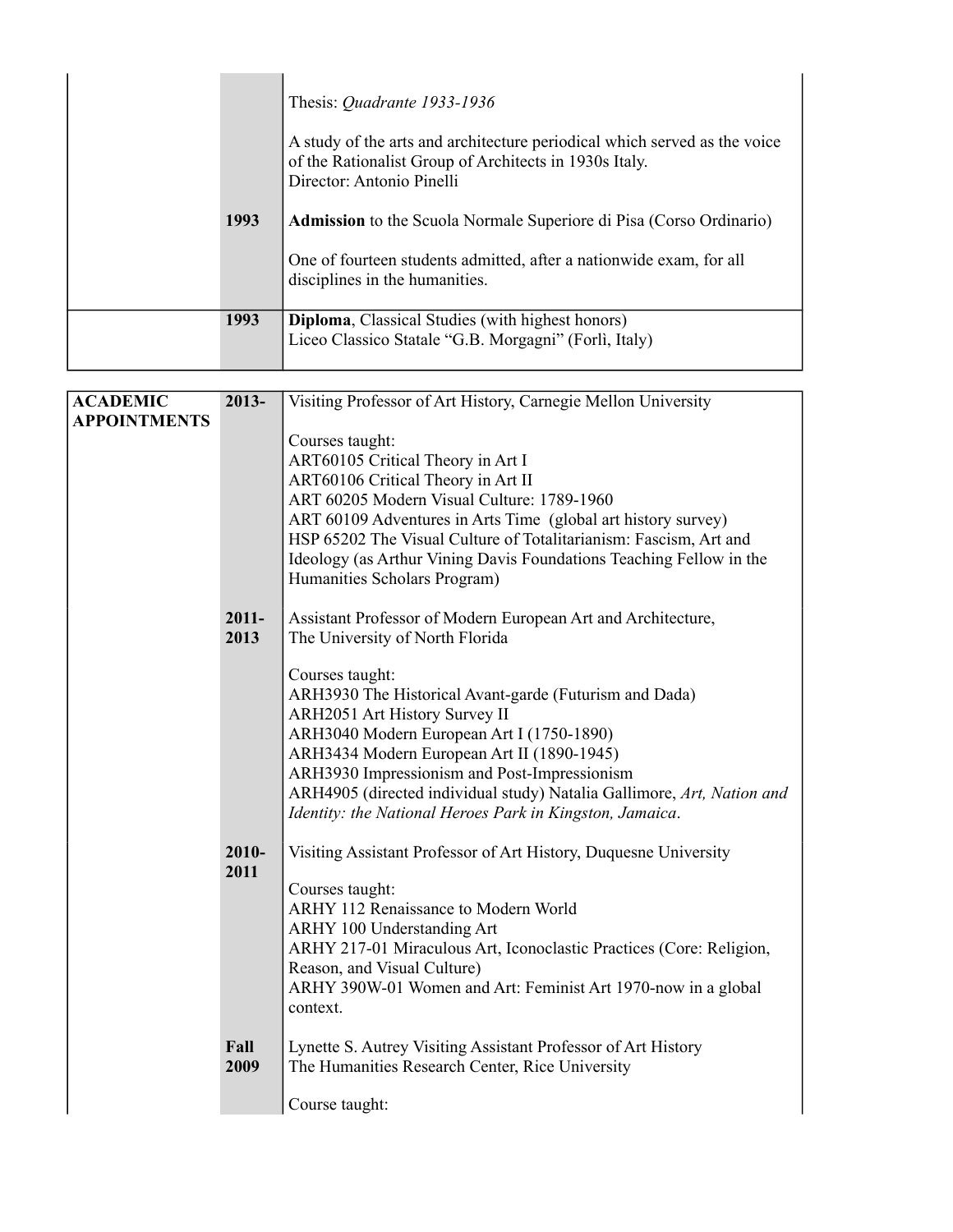|                  | HART 490: Cultural Boundaries, Ethnic Myths, and the Search for a<br>National Style                                                                   |
|------------------|-------------------------------------------------------------------------------------------------------------------------------------------------------|
| $2007 -$<br>2008 | Assistant Professor of 19 <sup>th</sup> - and 20 <sup>th</sup> - century Art ( <i>ricercatrice</i> ), Università  <br>di Messina, Italy, tenure-track |
|                  | Courses taught:<br>Art and National Identity: 1800-1950, Fall semester<br>Neoclassicism to Contemporary Art, (survey) Spring semester                 |

| <b>RESEARCH</b>     | <b>Spring</b> | Visiting Scholar, The Getty Research Institute.                        |
|---------------------|---------------|------------------------------------------------------------------------|
| <b>APPOINTMENTS</b> | 2010          |                                                                        |
|                     |               |                                                                        |
|                     | 2009          | Jackson Brothers Fellowship, Beinecke Library (Yale University).       |
|                     |               |                                                                        |
|                     | <b>Spring</b> | Scholar-in-Residence, Center for the Arts in Society (Carnegie Mellon) |
|                     | 2009          | University).                                                           |
|                     |               |                                                                        |
|                     | 2004          | Research Fellow, The Wolfsonian Museum and Library.                    |
|                     |               |                                                                        |
|                     |               |                                                                        |
|                     | 2003          | Fellow, Institut National d'Histoire de l'Art, Paris.                  |
|                     |               |                                                                        |
|                     | 2000          | Pre-Doctoral Fellow, Smithsonian American Art Museum.                  |
|                     |               |                                                                        |
|                     | 1999          | Scholar-in-Residence, The Robert Gore Rifkind Center for German        |
|                     |               |                                                                        |
|                     |               | Expressionist Studies (Los Angeles County Museum of Art).              |
|                     |               |                                                                        |

| <b>PROFESSIONAL</b> | 2016-         | Advisory Board/Scientific committee member, OttocentoDuemila book                                                                                                   |
|---------------------|---------------|---------------------------------------------------------------------------------------------------------------------------------------------------------------------|
| and EDITORIAL       |               | series Clionet/Bradypus, Bologna.                                                                                                                                   |
| <b>POSITIONS</b>    |               |                                                                                                                                                                     |
|                     | 2008-         | External confidential referee for the Czech Science Foundation                                                                                                      |
|                     |               | (review of 19 projects in the period 2008-2017)                                                                                                                     |
|                     | $2015 -$      | Team member and scientific coordinator, Spazi Indecisi and Totally Lost<br>(www.spaziindecisi.it)                                                                   |
|                     | $2015 -$      | Peer-reviewer, California Italian Studies                                                                                                                           |
|                     | $2015 -$      | Peer-reviewer, Sculpture Journal                                                                                                                                    |
|                     | $2010-$       | Advisory Board, Art In Translation (Oxford)                                                                                                                         |
|                     | 2016          | Scientific supervisor and co-curator of the exhibition Totally Lost. What<br>remains of the abandoned totalitarian architecture of the $20th$ century in<br>Europe? |
|                     |               | http://www.spaziindecisi.it/totally-lost-2016/                                                                                                                      |
|                     | 2013          | Peer-reviewer, Predella (Pisa)                                                                                                                                      |
|                     | 2010-<br>2011 | Member, <i>The Material Life of Things</i> Research Group<br>The Courtauld Institute of Art                                                                         |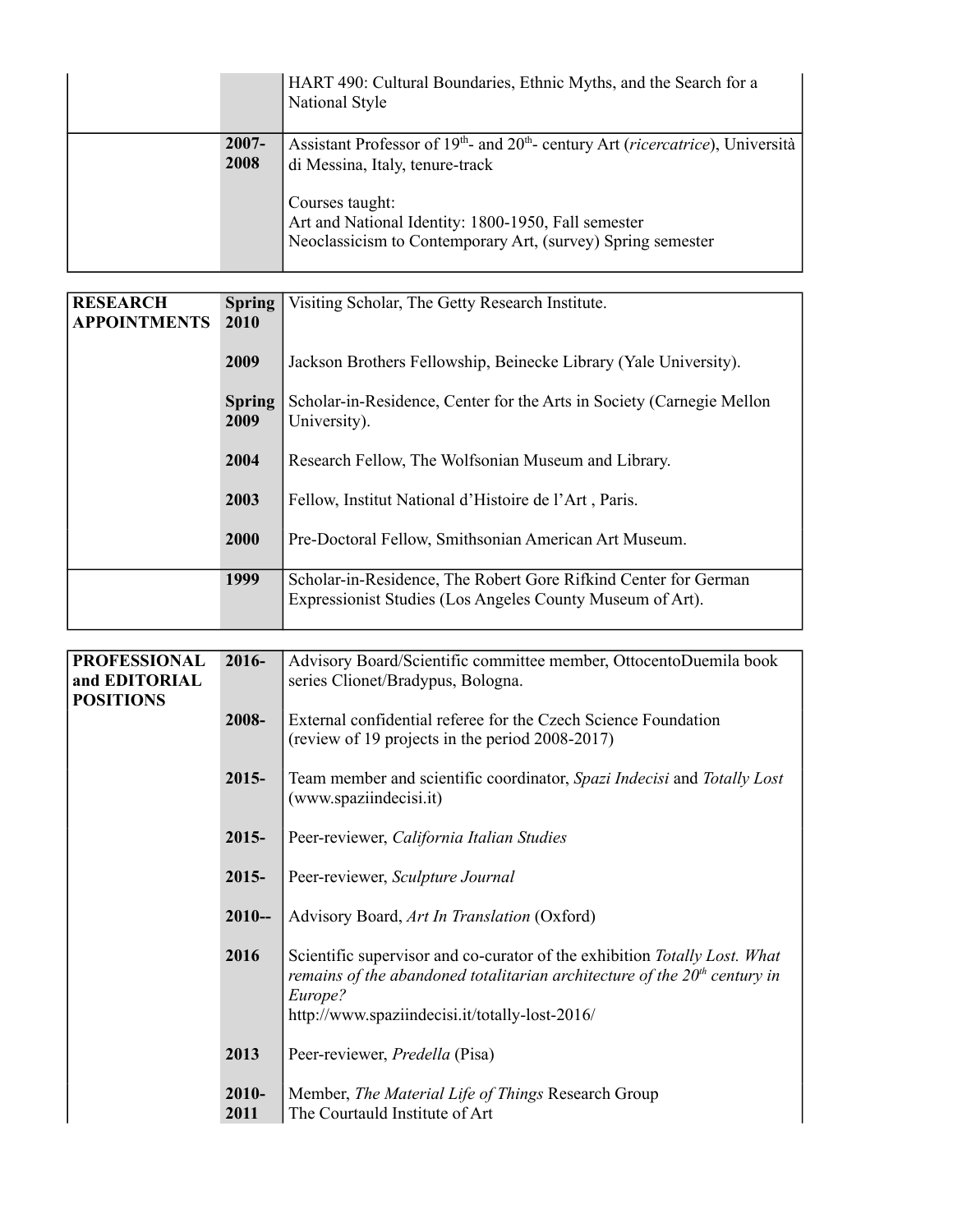| 2010 | Collaborator on the <i>Nuovi Archivi del Futurismo</i> . Vol. 1: Cataloghi di<br>esposizioni, ed. by Enrico Crispolti (Quadriennale di Roma/CNR/De<br>Luca editori d'Arte, Rome 2010) |
|------|---------------------------------------------------------------------------------------------------------------------------------------------------------------------------------------|

| <b>INVITED</b>  | 2018 | <b>MASP Sao Paulo, Brazil</b>                                                                                                                   |
|-----------------|------|-------------------------------------------------------------------------------------------------------------------------------------------------|
| <b>LECTURES</b> |      |                                                                                                                                                 |
|                 |      | "On the Unicity of Forms".                                                                                                                      |
|                 | 2018 | <b>Conference of the Italian Association of Public History</b>                                                                                  |
|                 |      | "Iconoclastia, oblio, normalizzazione e privatizzazione: problemi<br>ideologici della conservazione monumentale in Italia"                      |
|                 | 2015 | Istituto Storico della Resistenza e dell'Età Contemporanea, Forlì                                                                               |
|                 |      | "I doni a Mussolini. Un aspetto del sistema ideologico e propagandistico<br>del fascismo"                                                       |
|                 | 2015 | Pennsylvania State University, Palmer Museum of Art                                                                                             |
|                 |      | "Archipenko's constructed modernity"                                                                                                            |
|                 | 2014 | University of Kansas, Department of French and Italian                                                                                          |
|                 |      | "Materia: Marinetti and Boccioni in 1912"                                                                                                       |
|                 | 2013 | <b>The Courtauld Institute</b>                                                                                                                  |
|                 |      | "Mechanical Victories. Of machines, proletarians and the politics of the<br>avant-garde"                                                        |
|                 | 2010 | <b>The Getty Research Institute</b>                                                                                                             |
|                 |      | "Look, and look again. Expectations, Misunderstandings and the<br>Visibility of Avant-Garde Art"                                                |
|                 | 2009 | University of Pittsburgh, Department of French and Italian                                                                                      |
|                 |      | "Letteratura e sperimentazione futurista"                                                                                                       |
|                 | 2008 | First bi-annual Conference of the European Network for Avant-<br>Garde and Modernism Studies (EAM), Ghent University                            |
|                 |      | Invited speaker to the round table Osmosis and Cross-Fertilization<br>Between Historical Avant-garde Movements organized by Günter<br>Berghaus. |
|                 | 2006 | University of Udine, Department of the History of Art                                                                                           |
|                 |      | "The history of public and private art museums in the United States" and                                                                        |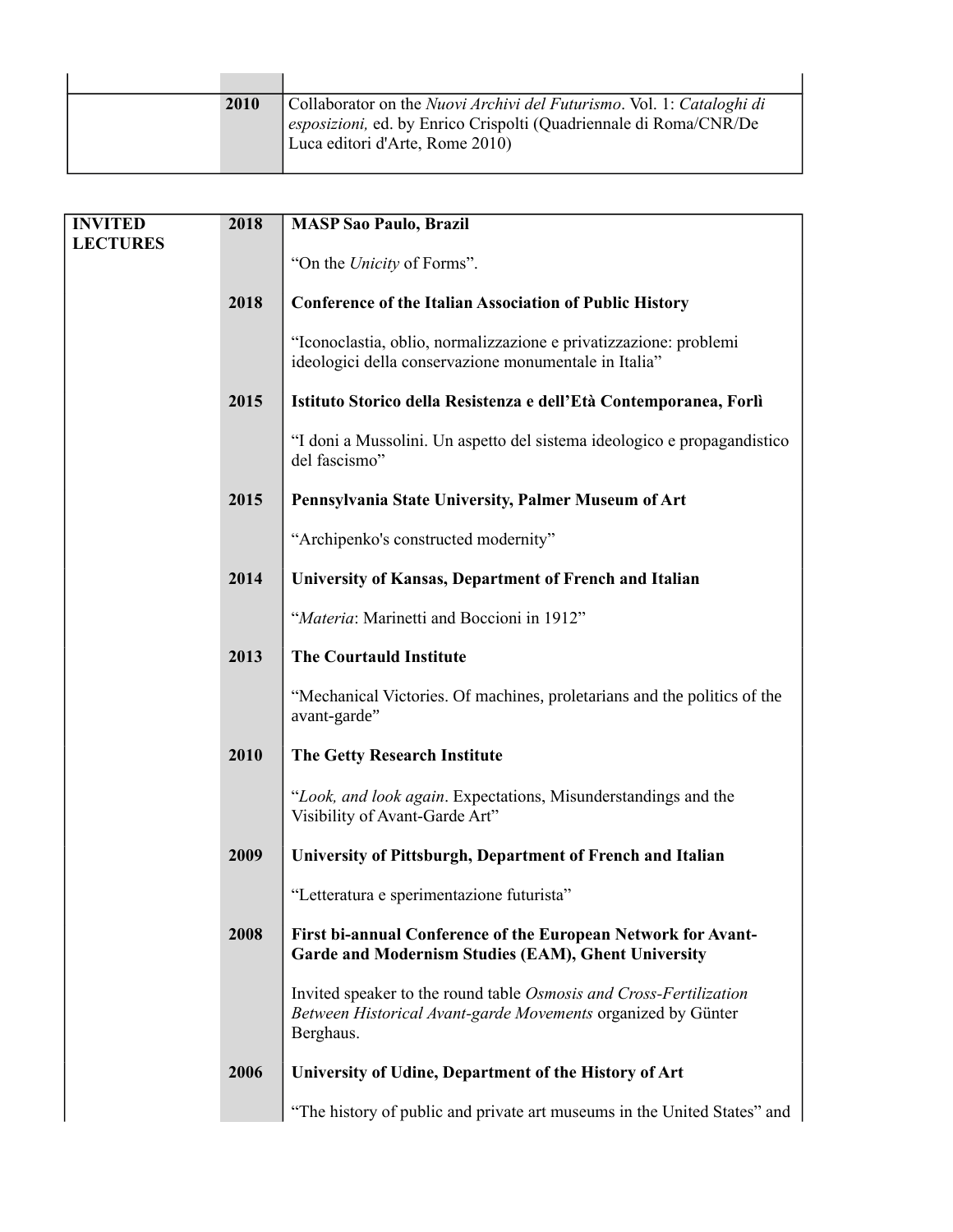|      | "Governmental and NGO financing of art museums in the United States"                                                       |
|------|----------------------------------------------------------------------------------------------------------------------------|
| 2004 | University of Cambridge, UK, Department of the History of Art                                                              |
|      | "Futurism in Europe 1920-1922: Identity, Dialogue and Misconceptions"                                                      |
| 2004 | <b>Florida International University, Department of History</b>                                                             |
|      | "Competing Visions of Fascism: Arts and Public Display in 1930s Italy"                                                     |
| 2003 | Futurism. From avant-garde to memory. International symposium on<br>the study of futurist archives, MART, Rovereto (Italy) |
|      | Invited speaker to the final round table of the symposium                                                                  |

| <b>EXHIBITIONS</b> | Scientific supervisor and co-curator of <i>Totally Lost. What remains of the</i>   |
|--------------------|------------------------------------------------------------------------------------|
|                    | abandoned totalitarian architecture of the $20th$ century in Europe? (Forli, Sept. |
|                    | $9th-29th, 2016$<br>http://www.spaziindecisi.it/totally-lost-2016/                 |

| <b>PUBLICATIONS</b>                                                | Fascist iconoclasm (1919-1950)                                                                                                                                                                                                                                         |
|--------------------------------------------------------------------|------------------------------------------------------------------------------------------------------------------------------------------------------------------------------------------------------------------------------------------------------------------------|
| <b>Books:</b>                                                      | (in preparation)                                                                                                                                                                                                                                                       |
|                                                                    |                                                                                                                                                                                                                                                                        |
|                                                                    | The Foreign Policy of the Avant-Garde: International Networks, National<br><i>Politics</i> (manuscript in progress).                                                                                                                                                   |
|                                                                    | Wassily Kandinsky e l'astrattismo. Florence: Scala Group, 2007.                                                                                                                                                                                                        |
|                                                                    | French translation: Kandinsky et l'art abstrait. Le Figaro-Scala Group, Paris<br>2008.                                                                                                                                                                                 |
|                                                                    | Portuguese translation: Kandinsky. Coleção Grandes Mestres, Editora Abril<br>Coleções, São Paulo 2011.                                                                                                                                                                 |
|                                                                    | Constantin Brancusi. Florence: Scala Group, 2005.                                                                                                                                                                                                                      |
| <b>Edited books:</b>                                               | Umberto Boccioni, Futurist Painting Sculpture, the first English language<br>translation of Boccioni's seminal book Pittura Scultura Futuriste: Introduction<br>(55 pages), critical apparatus and co-translation, The Getty Research Institute<br>Publications, 2016. |
|                                                                    | Critical introduction, biographical essay and critical bibliography of Ruggero<br>Vasari, L'Angoscia delle Macchine e altre sintesi futuriste (The Anguish of the<br>Machines), Due Punti Edizioni, Palermo, 2009.                                                     |
|                                                                    | http://www.sf-encyclopedia.com/entry/vasari ruggero                                                                                                                                                                                                                    |
| <b>Articles and essays</b><br>on the avant-garde and<br>modernism: | "The Myth of the Temporal Fracture: Futurism, Dada and the History of<br>Scandal" (working title; in preparation).                                                                                                                                                     |
|                                                                    | "On the Unicity of Forms," in Boccioni's Dilemma, MASP Sao Paulo (expected<br>2019-20).                                                                                                                                                                                |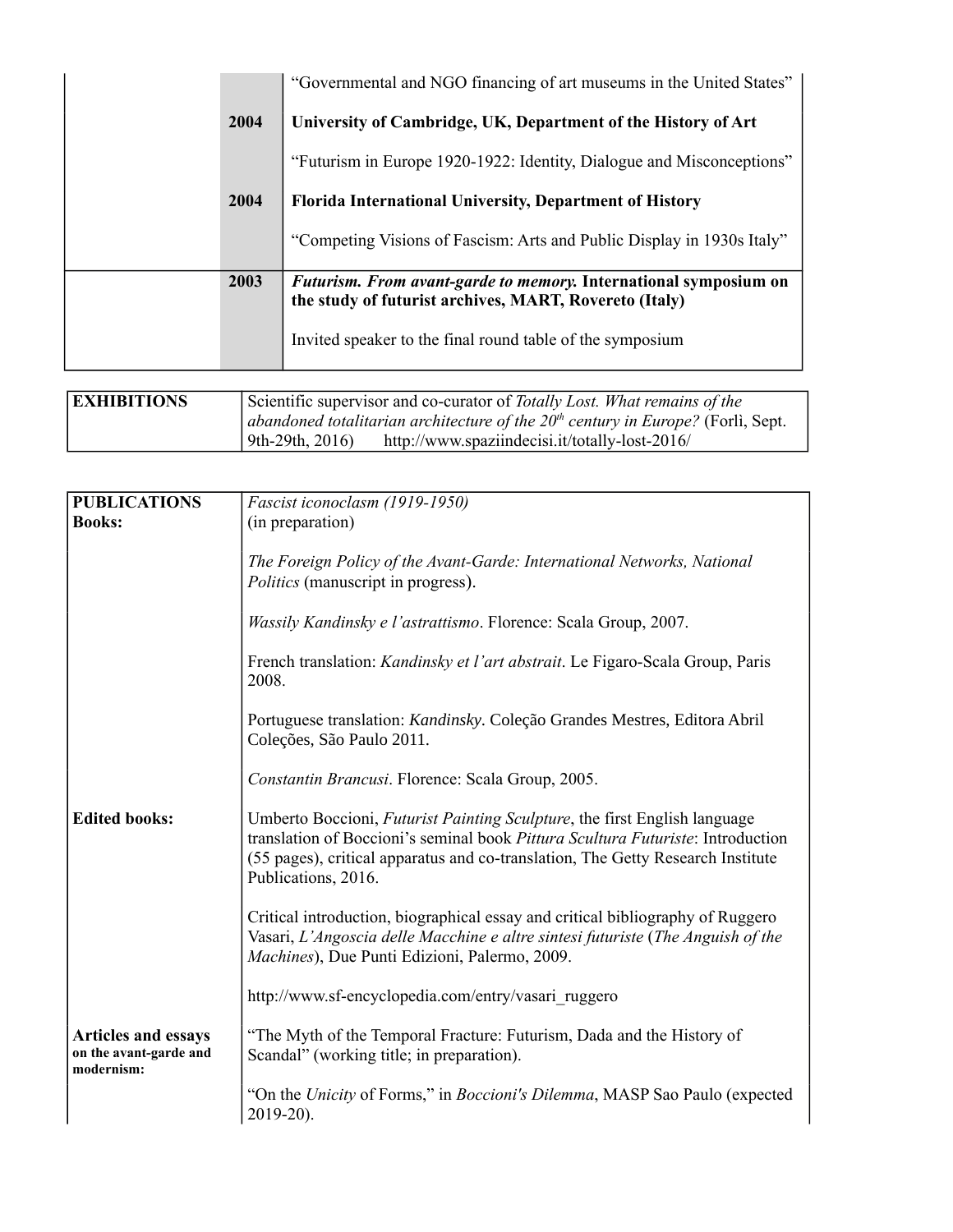"L'avventura di una piuma, una biglia e un cavalluccio marino: riflessioni metodologiche sulla storia materiale delle opere futuriste attraverso i documenti d'archivio," in *Materiali e tecniche tra Futurismo e Ritorno al Classico. Ricerche, analisi, prospettive*, proceedings from the international conference, Scuola Normale Superiore, Pisa (publishing, expected 2019).

"Vite globali e sindacalismo artistico internazionale. Futuristi in Europa negli anni Venti," in *Biografie, percorsi e networks nell'età contemporanea. Un approccio transnazionale tra ricerca, didattica e Public History,* ed. by Eloisa Betti, Carlo De Maria, Rome: BraDyPus, 2018, pp. 29-44.

"Umberto Boccioni and Science: A Reassessment", in *International Yearbook of Futurism Studies*, vol. 8, 2018, pp. 245-269.

*"*Guerrapittura: politica, propaganda e arte-vita futurista", in *L'Italia nella Grande Duerra. Nuove ricerche e bilanci storiografici,* ed. by Carlo De Maria*,*  BraDyPus, Rome 2017, pp. 101-112.

*"This is the way in which we look at many things but learn nothing:* Windows, simultaneous visions and the development of abstraction," in *The Voice of Light. Delaunay, Apollinaire and Orphism*, exhibition catalogue, Wilhelm-Hack-Museum, Ludwigshafen, 2017.

"Picasso/Boccioni in perspective", proceedings from the congress *Picasso. Sculptures*, Musée national Picasso, Paris, 24-26 March 2016 (https://picassosculptures.fr/2017/03/14/maria-elena-versari-picassoboccioni-in-perspective/).

"*To my friends of Zwrotnica: Marinetti, Prampolini, and the debate on machine aesthetics in Eastern Europe.*" in *Enrico Prampolini. Futurism, Stage Design and the Polish Avant-Garde Theatre*, exhibition catalogue edited by Przemyslaw Strozek, (Lodz: Museum Sztuki, June 2017).

 "The first futurist letterhead" in *Futurism: a Microhistory*, ed. by Luca Somigli, Sascha Bru and Bart Van Den Bossche, Oxford: Legenda, 2017.

"Abstractions, Aesthetic Theory, and the Boundaries of Futurism," in *Jules Schmalzigaug. Futurist, 1882-1917,* exhibition catalogue edited by Phillip Van den Bossche and Adriaan Gonnissen (Ostend: Mu.ZEE, 2016): 212-229.

"Avant-Garde Iconographies of Combat: from the *Futurist Synthesis of War* to *Beat the Whites with the Red Wedge*", in *Annali di Italianistica*, vol. 33, 2015, pp. 187-204

"Re-casting the past: on the posthumous fortune of Futurist sculpture", *Sculpture Journal*, vol. 23, n. 3, 2015, pp. 349–368

 "Futurist Canons and the Development of Avant-Garde Historiography (Futurism - Expressionism - Dada)", in *Back to the Futurists,* ed. by Elza Adamowicz and Simona Storchi, Manchester: Manchester University Press, 2013): 72-94.

"Enlisting and Updating: Ruggero Vasari and the Shifting Coordinates of Futurism in Eastern and Central Europe," in *International Yearbook of Futurism*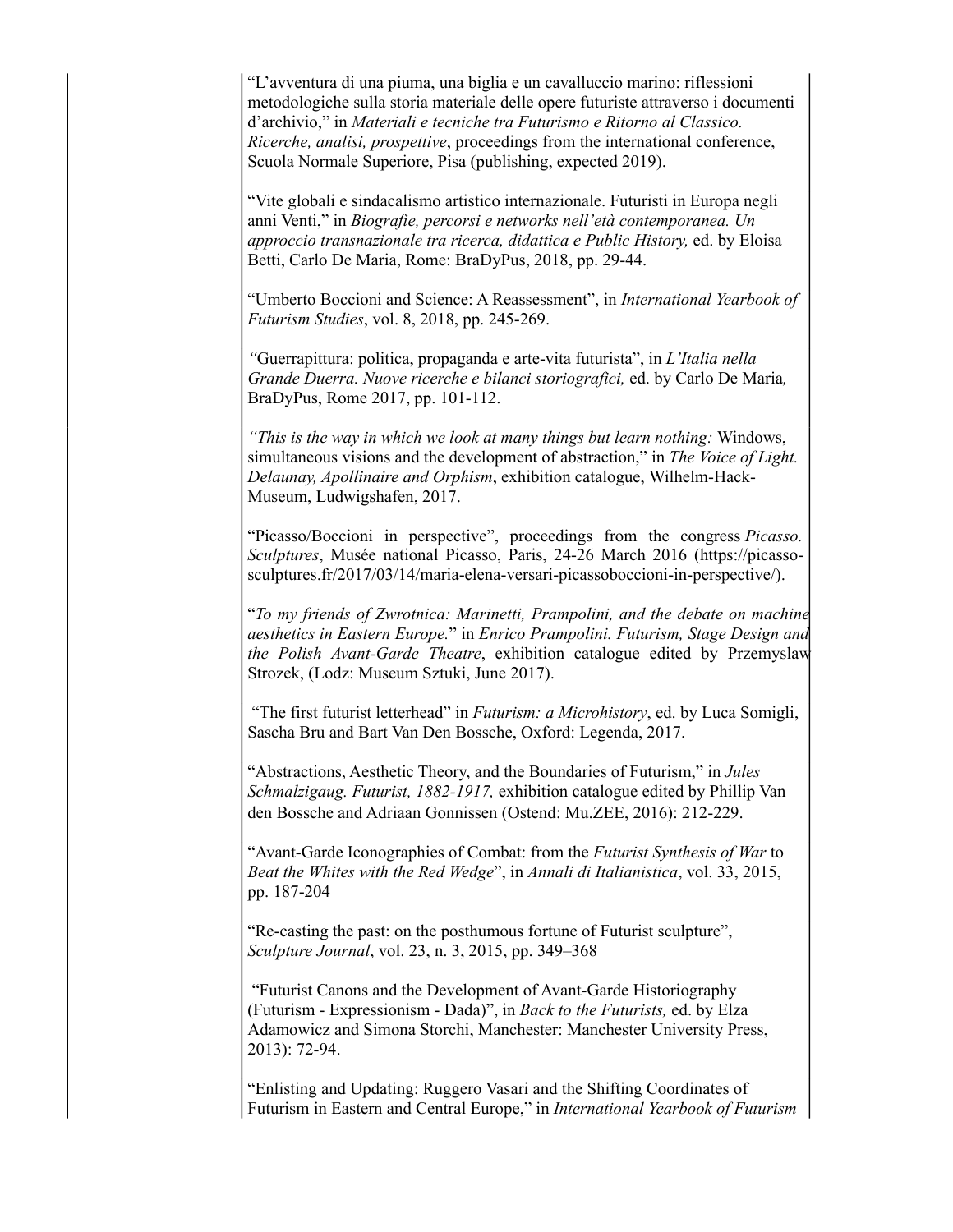|                                                 | Studies, ed. by Günter Berghaus, vol. 1, 2011, pp. 277-298.                                                                                                                                                                                                                                                                                                                                                                                    |
|-------------------------------------------------|------------------------------------------------------------------------------------------------------------------------------------------------------------------------------------------------------------------------------------------------------------------------------------------------------------------------------------------------------------------------------------------------------------------------------------------------|
|                                                 | "I rapporti internazionali del Futurismo dopo il 1919," in Il Futurismo nelle<br>Avanguardie. Atti del Convegno Internazionale di Milano del 4-6 febbraio 2010,<br>Palazzo Reale, Sala delle Otto Colonne, ed. by Walter Pedullà, Rome: Edizioni<br>Ponte Sisto, 2010, pp. 577-606.                                                                                                                                                            |
|                                                 | "La Correspondance entre Jules Schmalzigaug et Umberto Boccioni", Bulletin<br>de la Fondation Ça Ira, Bruxelles, voll. 40-41, October 2010, pp. 7-37.                                                                                                                                                                                                                                                                                          |
|                                                 | "Impressionism solidified'. Umberto Boccioni's Works in Plaster and the<br>Definition of Modernity in Sculpture," Plaster Casts. Making, Collecting and<br>Displaying from Classical Antiquity to the Present, Ed. by Rune Frederiksen and<br>Eckart Marchand, Berlin: De Gruyter, 2010, pp. 331-350.                                                                                                                                          |
|                                                 | "Futurist Machine Art, Constructivism and the Modernity of Mechanization" in<br>Futurism and the Technological Imagination, ed. by Günter Berghaus,<br>Amsterdam: Rodopi, 2009, pp. 149-176.                                                                                                                                                                                                                                                   |
|                                                 | "The Style and Status of the Modern Artist: Archipenko in the Eyes of the Italian<br>Futurists." Alexander Archipenko Revisited: an international perspective,<br>Proceedings from the Archipenko Symposium, Cooper Union, New York City,<br>September 17, 2005, New York: The Archipenko Foundation, 2008, pp. 13-33.                                                                                                                         |
|                                                 | "The Central European Avant-Garde of the 1920s: The Battleground for Futurist<br>Identity?" Local Strategies-International Ambitions. Modern Art and Central<br>Europe, 1918-1968, Papers from the International Conference, Prague, 11-14<br>June, 2003, The Institute of Art History, Academy of Sciences of the Czech<br>Republic, Prague / New York University in Prague, ed. by Vojtech Lahoda,<br>Prague: Artefactum, 2006, pp. 103-110. |
|                                                 | "International Futurism Goes National: The Ambivalent Identity of a<br>National/International Avant-Garde." Nation Style Modernism, CIHA<br>Conference Papers 1. Eds. J. Purchla and W. Tegethoff, Krakow-München:<br>International Cultural Centre-Zentralinstitut für Kunstgeschichte, 2006, pp. 171-<br>184.                                                                                                                                |
|                                                 | "Le Futurisme et la France: dialogue, appropriation, et critique autour de la<br>naissance du canon du modernisme français." Bulletin de l'Association des<br>Historiens de l'Art Italien (Paris), vol. 10, 2004, pp. 147-153.                                                                                                                                                                                                                 |
|                                                 | "Kub, cube, cubisme: Picasso et Braque en 1912." Histoire de l'Art (Paris), n.<br>53, 2003, pp. 33-44.                                                                                                                                                                                                                                                                                                                                         |
|                                                 | "Gozzano e l'oggetto artistico." I segni incrociati. Letteratura Italiana del '900 e<br>Arti Figurative. Eds. Marcello Ciccuto and Alexandra Zingone, Livorno: Mauro<br>Baroni, 1998, pp. 75-85.                                                                                                                                                                                                                                               |
| on totalitarian aesthetics<br>and architecture: | "The statue of the Lion of Judah and Ethiopian symbolic stratigraphy"<br>(working title; in preparation)                                                                                                                                                                                                                                                                                                                                       |
|                                                 | "Living Among the Duce's Words: The Visual Materialization of Political<br>Rhetoric in the Italian Public Space, from Risorgimento to Fascism", in Word &                                                                                                                                                                                                                                                                                      |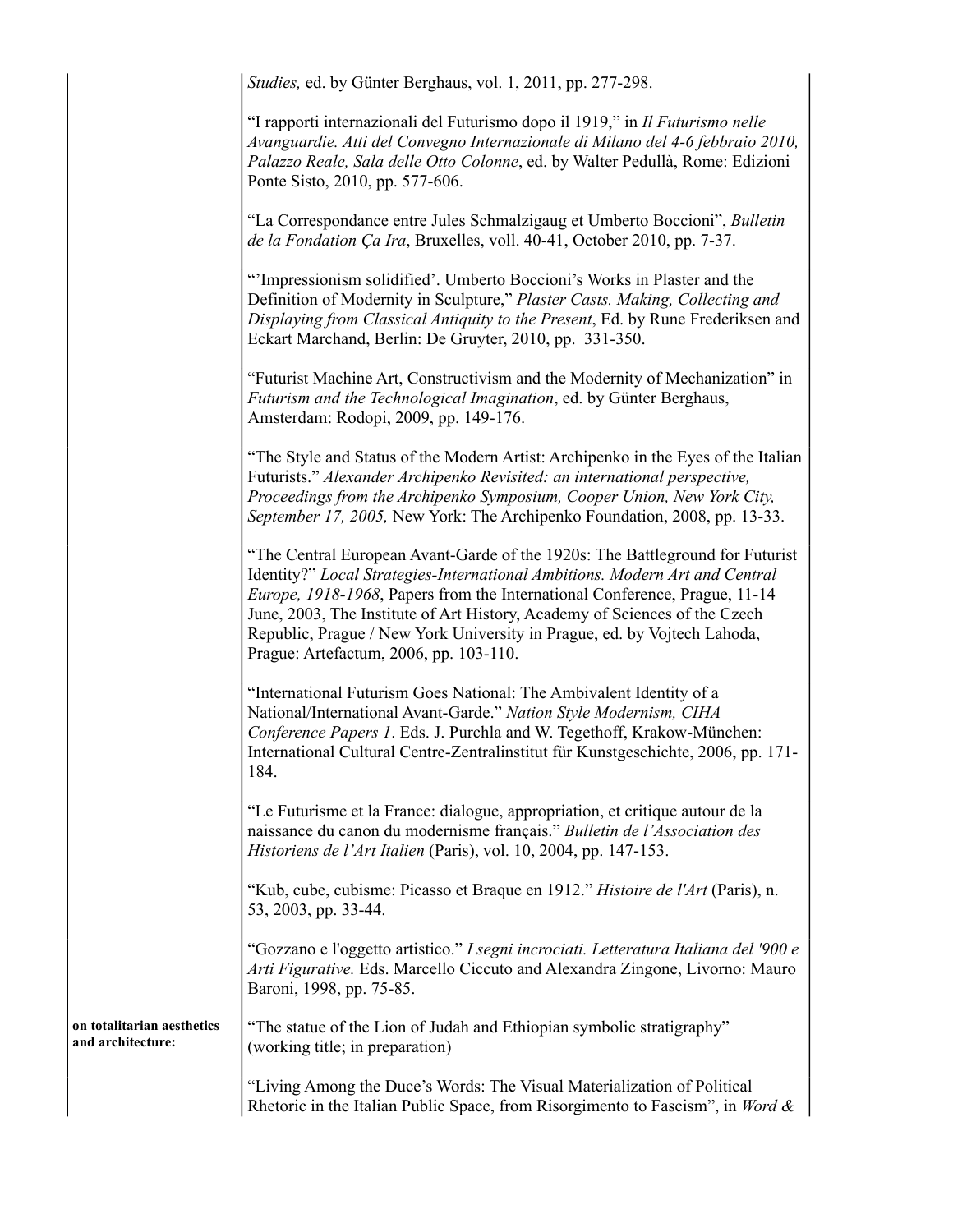|                             | Image, vo. 34, n. 3, 2018, pp. 251-267.                                                                                                                                                                                                                                                                      |
|-----------------------------|--------------------------------------------------------------------------------------------------------------------------------------------------------------------------------------------------------------------------------------------------------------------------------------------------------------|
|                             | "Per una storia materiale del fascismo. In margine alla legge Fiano," in Clionet.<br>Per un senso del tempo e dei luoghi, 1 (2017) [16-10-2017].<br>http://rivista.clionet.it/vol1/societa-e-cultura/arti_figurative/versari-per-una-<br>storia-materiale-del-fascismo                                       |
|                             | "Sospensione metafisica, retorica di regime e immagine dell'antico nel dibattito<br>sul razionalismo italiano: dalle terre di fondazione al CIAM di Atene in<br>Quadrante," in Clionet. Per un senso del tempo e dei luoghi, 1 (2017)[16-10-<br>2017].                                                       |
|                             | http://rivista.clionet.it/vol1/dossier/architetture_tra_le_due_guerre/versari-<br>sospensione-metafisica-retorica-di-regime-e-immagine-dell-antico-nel-dibattito-<br>sul-razionalismo-italiano                                                                                                               |
|                             | "Doni (a Mussolini)" and "Parole (Iscrizioni)," in Fascismo e società Italiana.<br>Temi e parole chiave, ed. by Carlo de Maria, Bologna: BraDypus/Clionet 2017,<br>pp. 127-144 e pp. 241-256.                                                                                                                |
|                             | "Tra iconoclastia e oblio. Guerra e requisizioni alla Rocca delle Caminate," in<br>Visualizzare la guerra, L'iconografia del conflitto e l'Italia, ed. by Maria<br>Giuseppina Di Monte, Giuliana Pieri, Simona Storchi, Milan-Udine: Mimesis<br>2016, pp. 109-123                                            |
|                             | "Fascist Spoils: Gifts to Mussolini" (On the discovery of Mussolini's seized<br>gifts collection) The Burlington Magazine, CLVII, June 2015, pp. 407-413.                                                                                                                                                    |
|                             | "È fascista la Madonna del Fascio? Arte e architettura a Predappio tra<br>conservazione e polemica politica." Fascismo senza Fascismo? Indovini e<br>revenants nella cultura popolare italiana (1899-1919 e 1989-2009), ed. by<br>Luciano Curreri and Fabrizio Foni, Cuneo: Nerosubianco, 2011, pp. 134-144. |
|                             | "Inhabiting Ideology: Quadrante and the paradigm of the <i>machine à habiter</i> in<br>Fascist Italy", Housekeeping. The Artistic Legacy of Le Corbusier's machine à<br>habiter, ed. by Anna Novakov and Elisabeth Schmidle, New York: The Edwin<br>Mellen Press, 2008, pp. 73-88.                           |
|                             | "Incubators for the New Youth: The Spectacularization of Architecture and the<br>Alteration of Social Canons in the Fascist Seaside Camps for Children." Critical<br><i>Matrix</i> (Princeton) n. 14, 2003, pp. 76-104.                                                                                      |
|                             | "Quadrante tra Roma e la Grecia: modelli di dibattito francesi ed italiani sulle<br>radici del modernismo negli anni Trenta." Bulletin de l'Association des<br>Historiens de l'Art Italien (Paris), n.9, 2003, pp. 41-54.                                                                                    |
|                             | "Razionalismo Mediterraneo: mito, colore e progetto in Alberto Sartoris."<br>Annali della Scuola Normale Superiore (Pisa) (4:2) (1997): 193-213.                                                                                                                                                             |
| <b>Entries and Reviews:</b> | "The Centenary of Umberto Boccioni's Death in 1916. A Commemorative<br>Exhibition and Some New Publications" in International Yearbook of Futurist<br>Studies, vol. 8, 2018, pp. 395-405.                                                                                                                    |
|                             | Review of Laurie Rush and Luisa Benedettini Millington, The Carabinieri                                                                                                                                                                                                                                      |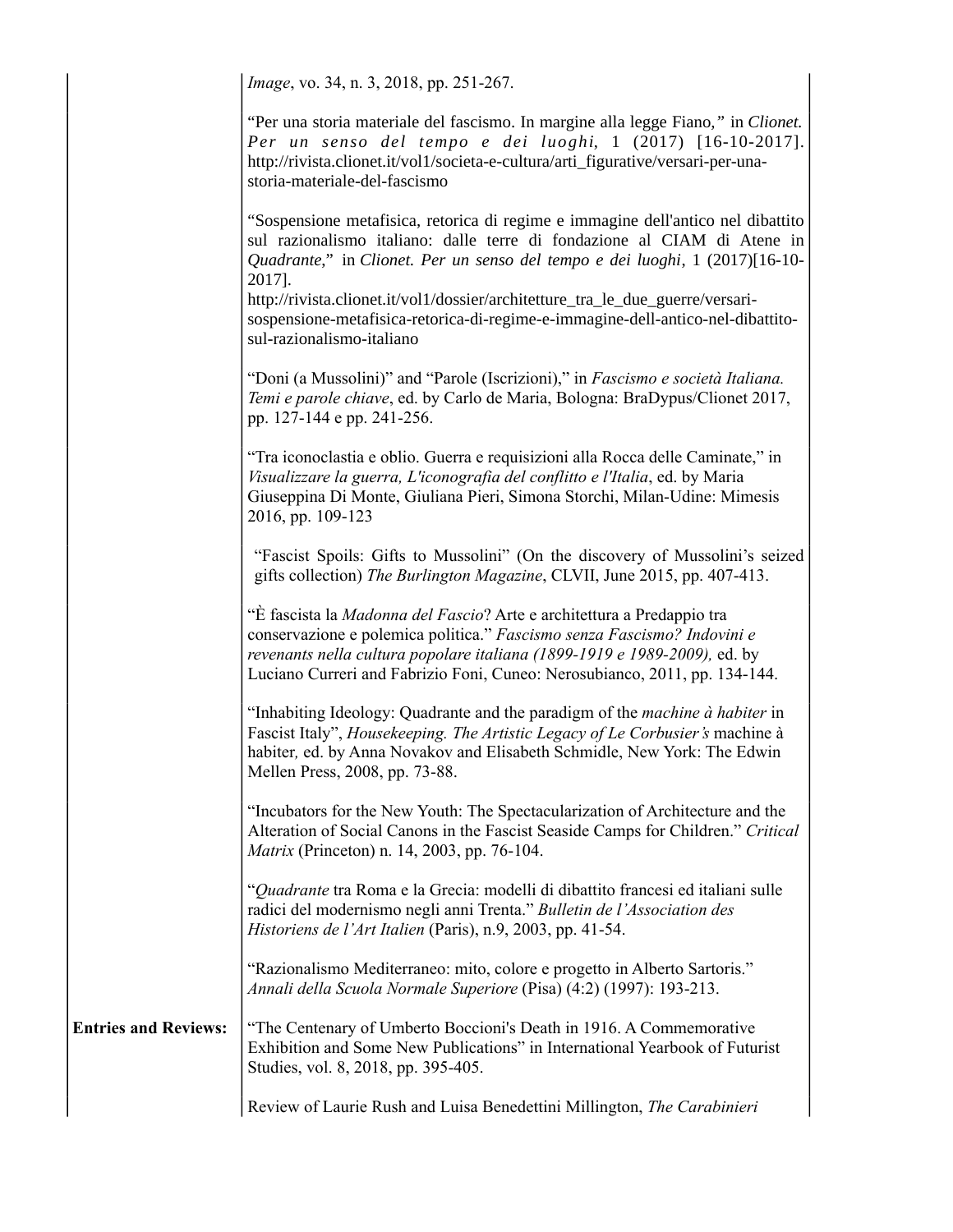| Command for the Protection of Cultural Property: Saving the World's Heritage<br>(Boydell Press, 2015) in The Burlington Magazine, January 2017, p. 53.                                                                                                                                                                                                                                                                                                                                                                                                      |
|-------------------------------------------------------------------------------------------------------------------------------------------------------------------------------------------------------------------------------------------------------------------------------------------------------------------------------------------------------------------------------------------------------------------------------------------------------------------------------------------------------------------------------------------------------------|
| Review of Adrian Duran, <i>The New Front of the Arts</i> (Ashgate, 2014) in <i>The</i><br>Burlington Magazine, November 2016, p. 911.                                                                                                                                                                                                                                                                                                                                                                                                                       |
| "Futurism," "Umberto Boccioni," "Filippo Tommaso Marinetti" in the<br>Routledge Encyclopedia of Modernism (https://www.rem.routledge.com/).                                                                                                                                                                                                                                                                                                                                                                                                                 |
| "Umberto Boccioni." Encyclopedia of Sculpture. Ed. Antonia Boström,<br>(Chicago: Fitzroy Dearborn Publishers, 2003).                                                                                                                                                                                                                                                                                                                                                                                                                                        |
| "Testimonianze europee": section of entries for the lithographic works by<br>Giorgio De Chirico, Gli Archeologi II (1927); Pablo Picasso, Scultori, modello e<br>scultura (1933); Georges Braque, L'uccello delle sabbie (1962); Marc Chagall,<br>La Bastiglia (1954); Paul Delvaux, Le rivali (1966), Anna sognante (1966), Il<br>segreto (1966); Jean Dubuffet, Il guerriero (1958), in La collezione Ruini per la<br>Galleria d'Arte Moderna. Il Novecento al Museo d'Arte di Pordenone,<br>(Pordenone-Trieste: Museo Civico d'Arte – Comunicarte 2003). |
| "Tattilismo." Dizionario del Futurismo, vol. II, ed. by Ezio Godoli, (Florence:<br>Vallecchi-MART 2002).                                                                                                                                                                                                                                                                                                                                                                                                                                                    |

| <b>SYMPOSIA</b> and | Organizer and Co-Chair of the EPCAF-sponsored Panel: "'68 and After: Art and                                                                                                                                                                                           |
|---------------------|------------------------------------------------------------------------------------------------------------------------------------------------------------------------------------------------------------------------------------------------------------------------|
| <b>CONFERENCE</b>   | Political Engagement in Europe" at the 106th Annual College Art Association                                                                                                                                                                                            |
| <b>ORGANIZATION</b> | (CAA) Conference, Los Angeles, 21-24 February 2018.                                                                                                                                                                                                                    |
|                     | Organizer of Dr. Laurie Rush's public lecture and lesson on <i>Protecting Cultural</i><br>Property in Crisis Areas. Heritage and Humanitarian Law as part of UNF's Pre-<br>Law Lecture Series, The University of North Florida, Jacksonville, FL, October<br>30, 2012. |
|                     | Organizer and Chair of the IAWIS-sponsored Panel: "Damnatio Memoriae.<br>Ideological Ruins and Political memories" at the 97th Annual College Art<br>Association (CAA) Conference, Los Angeles, 25-28 February 2009.                                                   |
|                     | Organizer and Chair of the Panel: "Ideological Enclosures: Space and the Visual<br>Depiction of Political Slogans in the 20th Century" at the International Word $\&$<br>Image Conference (IAWIS), Paris, INHA, 3-11 July 2008.                                        |

| <b>SYMPOSIA</b> and  | "Dai polimaterici ai multipli futuristi: ridefinizione (e ricostruzione) delle opere |
|----------------------|--------------------------------------------------------------------------------------|
| <b>CONFERENCE</b>    | futuriste nella cultura delle neo-avanguardie degli anni sessanta," paper presented  |
| <b>PRESENTATIONS</b> | at the congress Avant-gardes et réversions, Université de Nice-Musée Matisse,        |
|                      | 11-13 October 2018.                                                                  |
|                      |                                                                                      |
|                      | "Vite globali, network transnazionali e politiche di Stato. Intorno al sindacalismo  |
|                      | artistico", V Festa di Clionet, Istituto storico della resistenza e dell'età         |
|                      | contemporanea, Forlì, 26 May 2018.                                                   |
|                      |                                                                                      |
|                      | "L'avventura di una piuma, una biglia e un cavalluccio marino: riflessioni           |
|                      | metodologiche sulla storia materiale delle opere futuriste attraverso i documenti    |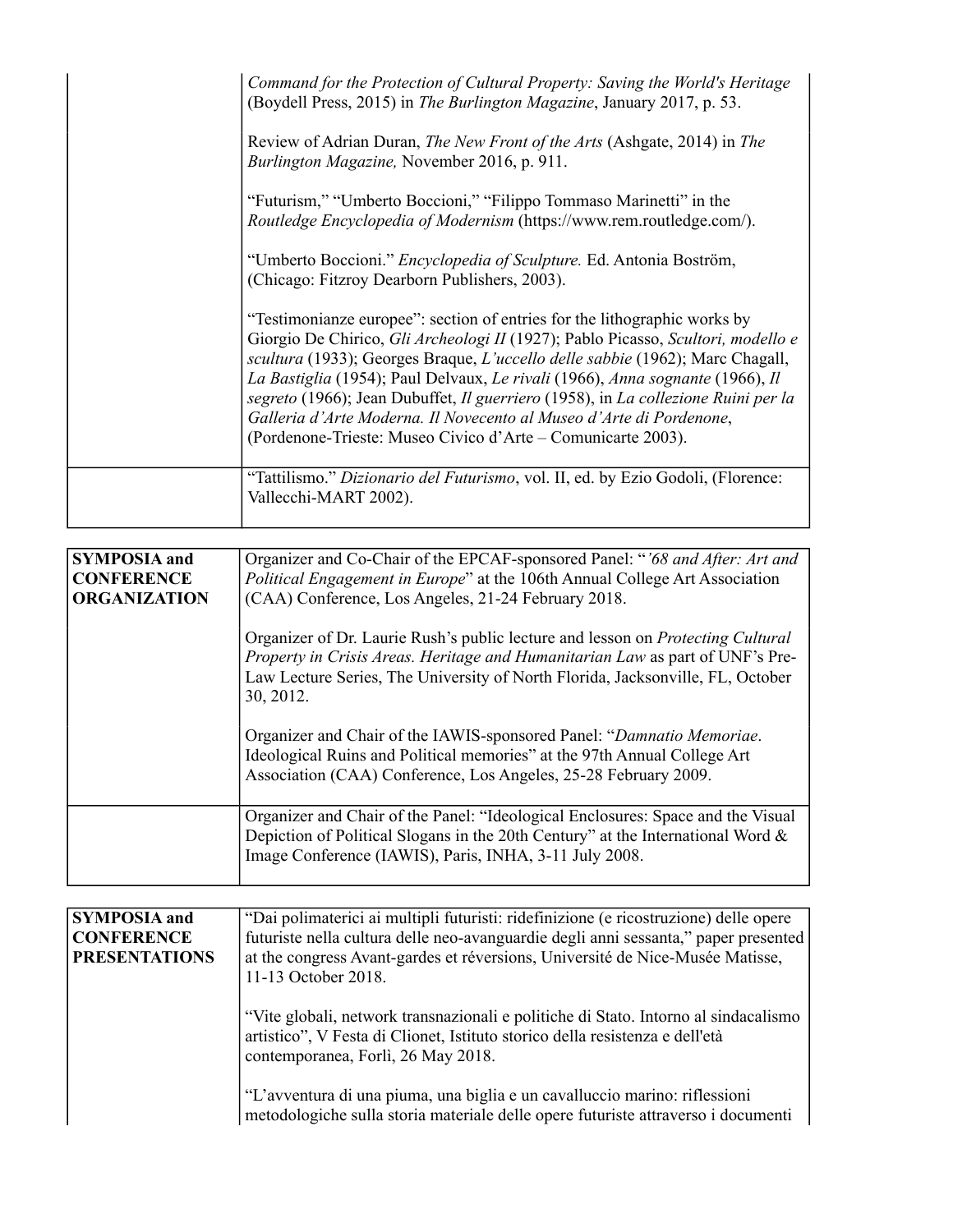d'archivio," paper presented at the congress *Materiali e tecniche tra Futurismo e Ritorno al Classico. Ricerche, analisi, prospettive*, Scuola Normale Superiore, Pisa 20-21 June 2016.

"Boccioni and science: a reassessment," paper presented at the Fifth Biannual Conference of the European Network for Avant-Garde and Modernism Studies (EAM), Université de Rennes, 1-3 June 2016.

"Picasso/Boccioni: regards croisés", paper presented at the congress *Picasso. Sculptures*, Musée Picasso, Paris 24-26 March 2016.

"The *Modern Way*: Rosso, Soffici, Boccioni," paper presented at the 103rd Annual College Art Association (CAA) Conference, New York, 11-14 February 2015.

"Selling the Avant-Garde: Italian Futurism in the Art Market," paper presented at the conference *The Art Market Past and Present: Lessons for the Future?*, organized by Sotheby's and The Burlington Magazine, London, 31 October-1 November, 2014.

"Tra iconoclastia e oblio. Guerra e requisizioni alla Rocca delle Caminate," paper presented at the conference *Visualising War: The Iconography of Conflict and the Italian Nation*, organized by The British School in Rome and the Galleria Nazionale d'Arte Moderna, Rome, 18-19 September, 2014

"No Longer French, Not Yet German: The Expressionist Fortune of Italian Futurism," paper presented at the LACMA/HGCEA symposium *Locating Expressionism*, LACMA, Los Angeles, September 6-7, 2014*.*

*"Materia*: from Futurist materiality to Dadaist contamination," paper presented at *Material Meanings*. Third Biannual conference of the European Network for Avant-Garde and Modernism Studies (EAM), University of Kent, Canterbury, September 7-9, 2012.

"A tangible achievement: on the posthumous fortune of Futurist sculpture", paper presented at *Moving in Three Dimensions. A Conference on Sculpture and Change*, Courtauld Institute of Art, London, May 11-12, 2012.

"Iconoclasm by (legal) proxy: restoration, legislation and the ideological decay of Fascist ruins," paper presented at the Association for Research into Crimes against Art (ARCA)'s Third Annual Conference, Amelia, Umbria, 9- 10 July, 2011.

"Manipulated Artworks, Competing Evidence and the Challenge of Modernist Historiography," paper presented at *The Material Life of Things Symposium: Hands On. Seven Perspectives on the Material Transformation of Art*, The Courtauld Institute of Art, London, 5 November 2010.

"Sorvegliare e punire: rovine fasciste e architettura moderna in Italia," paper presented at the congress *Fascismo senza Fascismo? Indovini e revenants nella cultura popolare italiana: 1899 e 1989-2009*, Universitè de Liège, 15-17 March 2010.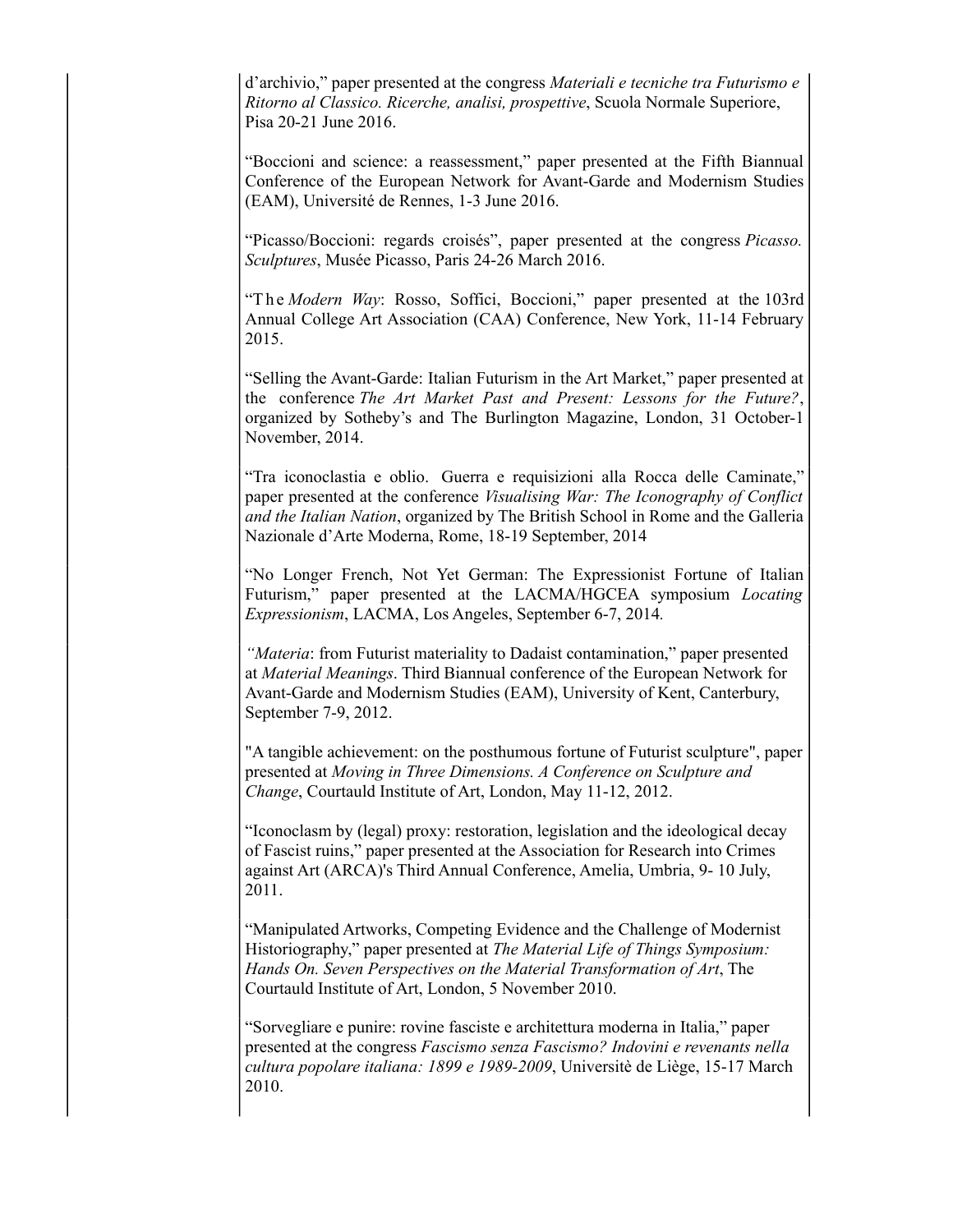"Internazionalismo futurista. Sui rapporti internazionali del Futurismo dopo il 1919," paper presented as Invited Speaker at the Congress *Il Futurismo nelle Avanguardie*, which concludes the National Celebration of the Futurist Centenary, organized by the Italian Government through the Comitato Nazionale per il Centenario del Futurismo, Milan, 4-6 February 2010.

"Nazionalità futuriste," paper presented at the conference *Futurismo 1909-2009*, Instytut Sztuki PAN, Centrum Sztuki Współczesnej – Zamek Ujazdowski, Włoski Instytut Kultury, Warsaw, 2-4 December 2009.

 "Futurist Canons and the Development of Avant-Garde Historiography," paper presented at the conference *Back to the Futurists*, Queen Mary University of London, 2-4 July 2009.

"The Myth of the Temporal Fracture: Futurist Foundations and the Genealogy of the Historical Avant-Garde," paper given at the conference *Futurism: Rupture and Tradition*, organized by Christine Poggi and Fabio Finotti, Slought Foundation, the Center for Italian Studies and the History of Art Department at the University of Pennsylvania, 21-22 November 2008.

"*Damnatio memoriae*: the ideological decay of Fascist ruins," paper given at the *Visible Memories* Conference, Syracuse University, 2-4 October 2008. "La mise en scène de l'avant-garde: Dada et Futuristes à Paris," paper given at the Journée d'Etudes Actualités des Recherches en Histoire de l'Art. France-Italie, Université de Grenoble, Grenoble, 23 October 2007.

"*Impressionism solidified*? Umberto Boccioni's plaster works and the definition of modernity in sculpture," paper given at the Plaster Casts International Conference at Oxford University, 23- 27 September 2007.

"Living Among the Duce's Words: The Visual Materialization of Fascist Rhetoric in the Italian Public Monument of the 1930s," paper given at the International Association of Word and Image Studies (IAWIS) Seventh Conference: *Elective Affinities*, University of Pennsylvania, Philadelphia, PA, 2005.

"The Style and Status of the Modern Artist: Archipenko in the Eyes of the Italian Futurists," paper given at the congress *Alexander Archipenko Revisited: Current Scholarship,* The Ukrainian Museum, New York in collaboration with The Archipenko Foundation, 2005.

"La Casa Futurista a Berlino: consolato ideale di un inesistente paese avanguardista," paper given at the Springtime Academy of the International Consortium on Art History, Il Palazzone, Cortona (Italy), 9-15 May 2005.

"Le Futurisme et la France: dialogue, appropriation, et critique autour de la naissance du canon du modernisme français," paper given at the Journée d'études de l'AHAI, École d'Hautes Études en Sciences Sociales, Paris, 2004.

"International Futurism goes National: The Ambivalent Identity of a National/International Avant-garde," paper given at the international symposium of the Comité international d'histoire de l'art (C.I.H.A.) *Nation, Style and Modernism*, Zentralinstitut für Kunstgeschichte, München and The International Cultural Centre, Krakow, 2003.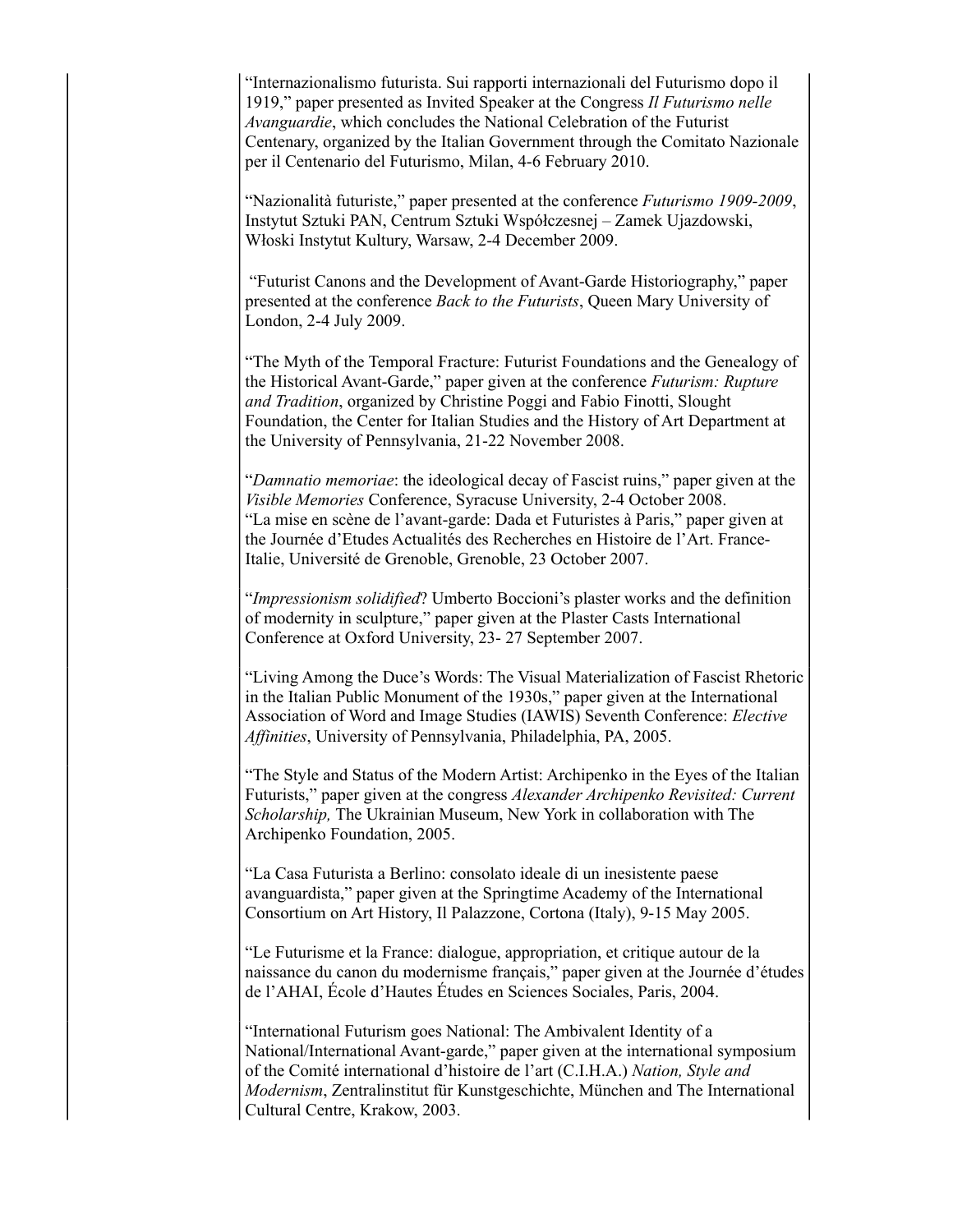| "The Central European Avant-garde of the 1920s: The Battleground for Futurist<br>Identity?" paper given at the international conference <i>Local Strategies</i> ,<br>international ambitions. Modern art and Central Europe 1918-1968, The Czech<br>Academy of Sciences and New York University in Prague, Prague, 2003. |
|--------------------------------------------------------------------------------------------------------------------------------------------------------------------------------------------------------------------------------------------------------------------------------------------------------------------------|
| "An Italian Constructivism? Alliances and Polemics Between the Italian<br>Futurists and the International Avant-Garde in 1920s Berlin," paper given at the<br>90th Annual College Art Association (CAA) Conference, Philadelphia, PA, 2002.                                                                              |

| <b>FELLOWSHIPS</b> | UNF Summer Research Grant, 2013                                                                                         |
|--------------------|-------------------------------------------------------------------------------------------------------------------------|
| <b>AND GRANTS</b>  | UNF Pre-Law Lecture Series grant, 2012                                                                                  |
|                    | Visiting Scholar, The Getty Research Institute, Spring 2010                                                             |
|                    | Lynette S. Autrey Visiting Professor, Humanities Research Center, Rice<br>University, Fall 2009                         |
|                    | Scholar-in-Residence, Center for the Arts in Society, Carnegie Mellon<br>University, Spring 2009                        |
|                    | Jackson Brothers Fellowship, Beinecke Library, Yale University, 2007-2008<br>(postponed to May 2009)                    |
|                    | International Springtime Academy, Cortona, 2005<br>The Wolfsonian Museum and Research Library Visiting Fellowship, 2004 |
|                    | Institut National d'Histoire de l'Art – Compagnia di S. Paolo Borsa di ricerca in<br>Storia dell'Arte, 2003             |
|                    | Scuola Normale Superiore-Université de Genève, Exchange Scholarship, 2000                                               |
|                    | The National Museum of American Art—Smithsonian Institution Pre-Doctoral<br>Fellowship, 2000                            |
|                    | The Getty Library Research Grant, 2000                                                                                  |
|                    | The Robert Gore Rifkind Center for German Expressionist Studies Scholar-in-<br>Residence, 1999                          |
|                    | Scuola Normale Superiore Sponsored Research Grant in Berlin, 1999-2000                                                  |
|                    | Scuola Normale Superiore-École Normale Supérieure (Paris, France) Exchange<br>Scholarships, 1996, 1998-99               |

| <b>SERVICE</b> | Critical Studies Curriculum Redesign Task Force, School of Art, 2017-2018 |
|----------------|---------------------------------------------------------------------------|
|                | Art+Feminism Wikipedia Edit-a-thon @ CMU, Feb. 26 <sup>th</sup> , 2016    |
|                | Dietrich Humanities Prize Committee, Carnegie Mellon University 2014      |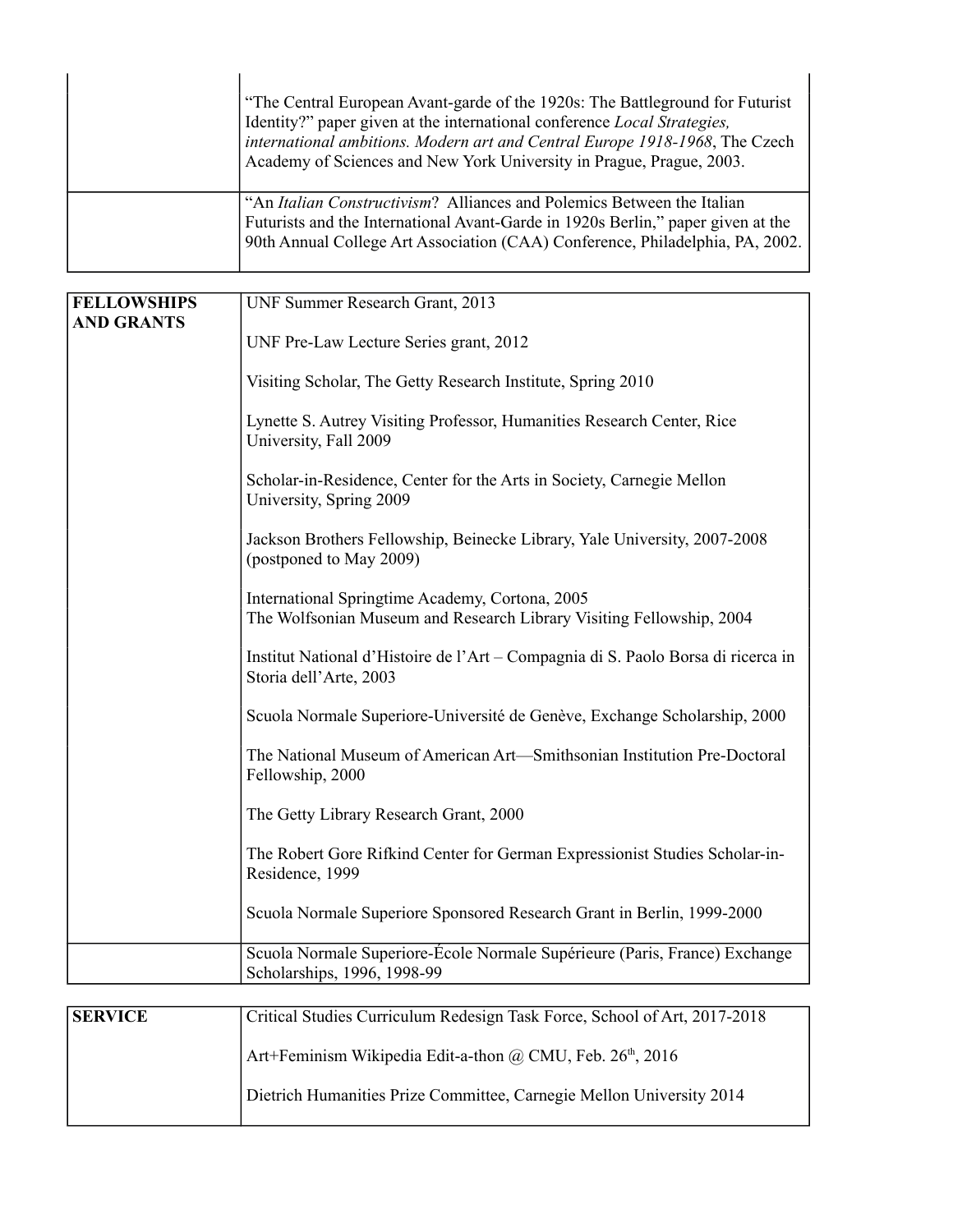|                  | Award for Artistic Excellence Committee, Carnegie Mellon University 2014                                                                                                                                                                                                                                                                                                    |
|------------------|-----------------------------------------------------------------------------------------------------------------------------------------------------------------------------------------------------------------------------------------------------------------------------------------------------------------------------------------------------------------------------|
|                  | Art and Art History Library liaison, Carpenter Library, UNF 2012-13                                                                                                                                                                                                                                                                                                         |
|                  | Jacksonville Museum Of Contemporary Art (MOCA)-UNF Committee, 2012-13                                                                                                                                                                                                                                                                                                       |
|                  | Organizer of Dr. Laurie Rush's public lecture and lesson on <i>Protecting Cultural</i><br>Property in Crisis Areas. Heritage and Humanitarian Law as part of UNF's Pre-<br>Law Lecture Series, 2012 (The event brought together the College of Arts and<br>Sciences, the School of Law, the ROTC program and the larger Jacksonville<br>military and diplomatic community). |
|                  | Lazzara Scholarship Committee, Department of Art and Design, UNF 2011-13                                                                                                                                                                                                                                                                                                    |
|                  | Member of the task force for the institution of the Art History major, Department<br>of Art and Design, UNF, 2011-13                                                                                                                                                                                                                                                        |
|                  | Faculty Advisor, Asian Students Association, Duquesne University, 2010-11                                                                                                                                                                                                                                                                                                   |
|                  |                                                                                                                                                                                                                                                                                                                                                                             |
| <b>LANGUAGES</b> | Italian (native); English (near native); French (near native); German (reading                                                                                                                                                                                                                                                                                              |

| and speaking); Latin and Ancient Greek (reading and translation); Russian<br>(rudiments); Chinese (rudiments) |
|---------------------------------------------------------------------------------------------------------------|
|                                                                                                               |

| <b>REFERENCES</b> | Professor Christine Poggi                                                  |
|-------------------|----------------------------------------------------------------------------|
|                   | Judy and Michael Steinhardt Director, New York University                  |
|                   | christine.poggi@nyu.edu                                                    |
|                   |                                                                            |
|                   | Professor Philippe Sénéchal                                                |
|                   |                                                                            |
|                   | Professor, Université de Picardie Jules Verne, Amiens, Faculté des Arts    |
|                   | 33 (0)629173645 / 33 (0)143262687                                          |
|                   | philippe.senechal@u-picardie.fr / phi.senechal@gmail.com                   |
|                   |                                                                            |
|                   | Professor Charlie White                                                    |
|                   | Regina and Marlin Miller Head of the School of Art                         |
|                   | Carnegie Mellon University                                                 |
|                   | chwhite@cmu.edu                                                            |
|                   |                                                                            |
|                   |                                                                            |
|                   | <b>Professor Salvatore Settis</b>                                          |
|                   | Former Director, Scuola Normale Superiore                                  |
|                   | settis $(a)$ sns.it                                                        |
|                   |                                                                            |
|                   | Dr. Timothy O. Benson                                                      |
|                   | Curator of the Robert Gore Rifkind Center for German Expressionist Studies |
|                   | Los Angeles County Museum of Art                                           |
|                   | 323-857-6165                                                               |
|                   |                                                                            |
|                   | TBenson@lacma.org                                                          |
|                   |                                                                            |
|                   | Professor Luca Somigli                                                     |
|                   | University of Toronto                                                      |
|                   | luca.somigli@utoronto.ca                                                   |
|                   |                                                                            |
|                   |                                                                            |
|                   | Günter Berghaus (Dr. phil. habil.)                                         |
|                   |                                                                            |